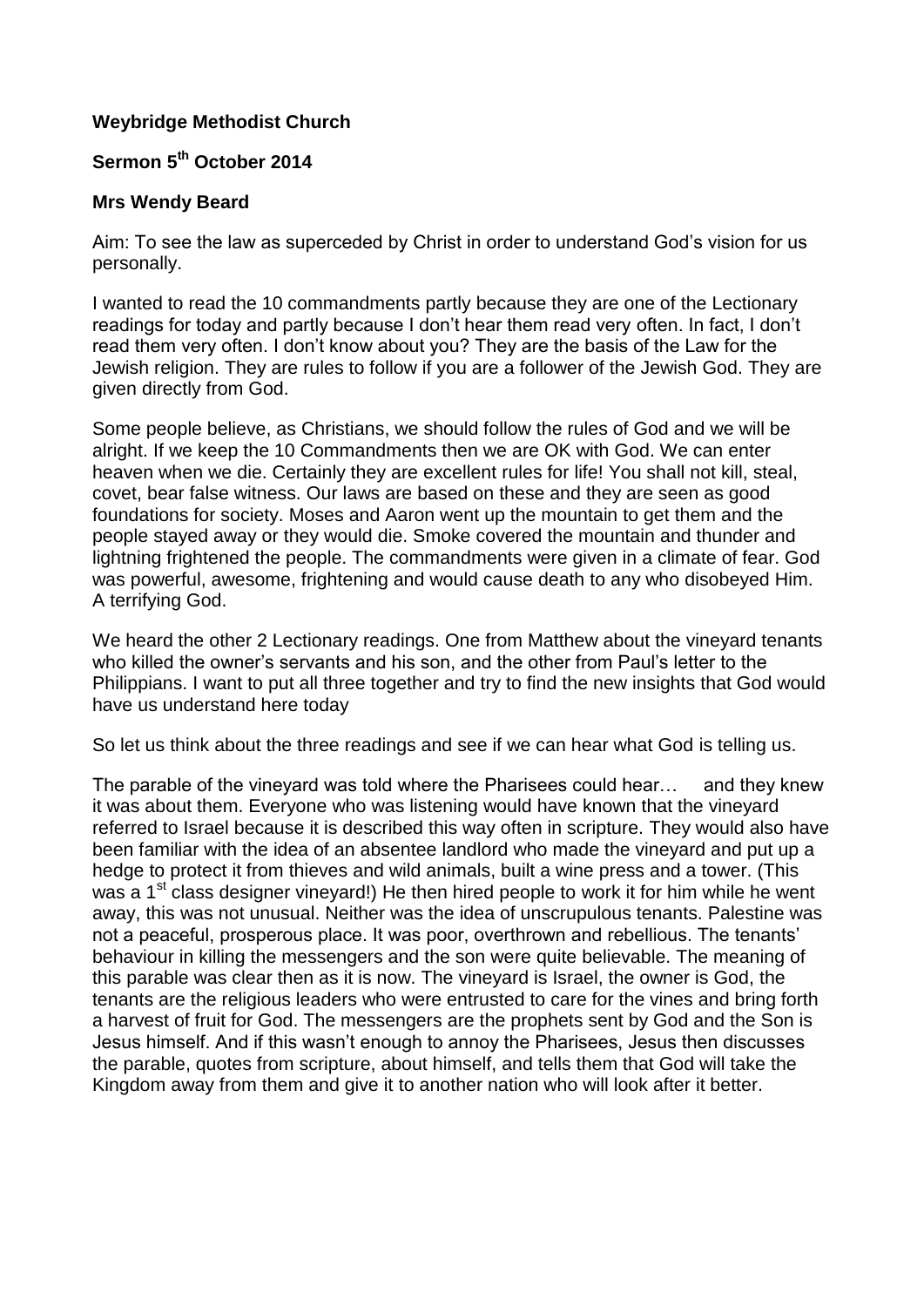Jesus isn't safe is he? I am always amazed how we often think of Jesus as meek and mild. He was dangerous. He deliberately goaded his enemies in such a way as to lead to his death. He didn't keep quiet and stay out of trouble, did he? I want to scream at him, "stop it, keep away, keep your mouth shut, go and live quietly somewhere and you won't have to die!!"…. But he did have to die…. He knew that when he was telling this story. The tenants threw the Son out of the vineyard and killed him. He knew he was predicting his own end, at the hands of the Pharisees.

There was one Pharisee, who we have heard already today. Paul.

Paul kept the 10 Commandments. Not only that, he kept the severe Jewish laws of the Pharisees, not only that, he had an impeccable pedigree in the Jewish nation and faith, His whole life had been dedicated to God from his birth. He was not a late comer to Jewish law, he was circumcised at the correct time, he did everything at the right time, and he even persecuted Christians at the right time.

The Law given to Moses was one of God's covenants with Israel. The laws which were drawn up for the Jews to live by stemmed from these and were almost impossible to keep. But Paul states that he did. He was blameless. The way to a righteous relationship with God was to keep the law. Paul had done this from birth and yet….. He counts all of that as loss. All the teaching of the law, all his keeping of the law, all his Jewish privileges and attainments were as garbage to him after he met Jesus. Paul discovered that the way to a right relationship with God was through a relationship with Jesus Christ, God's Son. Not because of anything that he, Paul, had done but because of what Jesus had done. Not based on keeping the law, but on faith in Jesus Christ. Not achieved by works but given by the grace of God.

So there we have it. The 10 commandments were good for a few thousand years. They were God's rules and obedience to God meant keeping them and that would lead to a right relationship with him. They were based on fear. The Pharisees kept the letter of the law but lost the meaning, binding themselves and others in a prison of judgement. They persecuted God's messengers and killed his son.

And then a miracle happened. God's Son was resurrected. The means to a right relationship with God was suddenly changed. It was a new life in Christ, salvation by faith through grace. The law was superceded by the very death of the landowner's son. "The stone that the builders rejected has become the cornerstone," God found a way out for us, a better way, a way to be in his Kingdom.

So for those who say it is enough to keep the 10 commandments I say look at Paul, he kept all the law. He was blameless on paper. He then realised that it was worthless in comparison to a relationship with Christ Jesus. If the Law was enough to get into heaven, to have that right relationship with God, then why did He send his only Son to die and be resurrected? For fun? No, because he loves us and wanted us to have a way back to him that we could ALL take, not just the righteous but all of us sinners too. The way to God is to give up everything for knowing him. Because everything we have is like garbage in comparison to what we can have with him. And we can't have him if we hold on to what we have. We have to hold on to him and let go of what we were.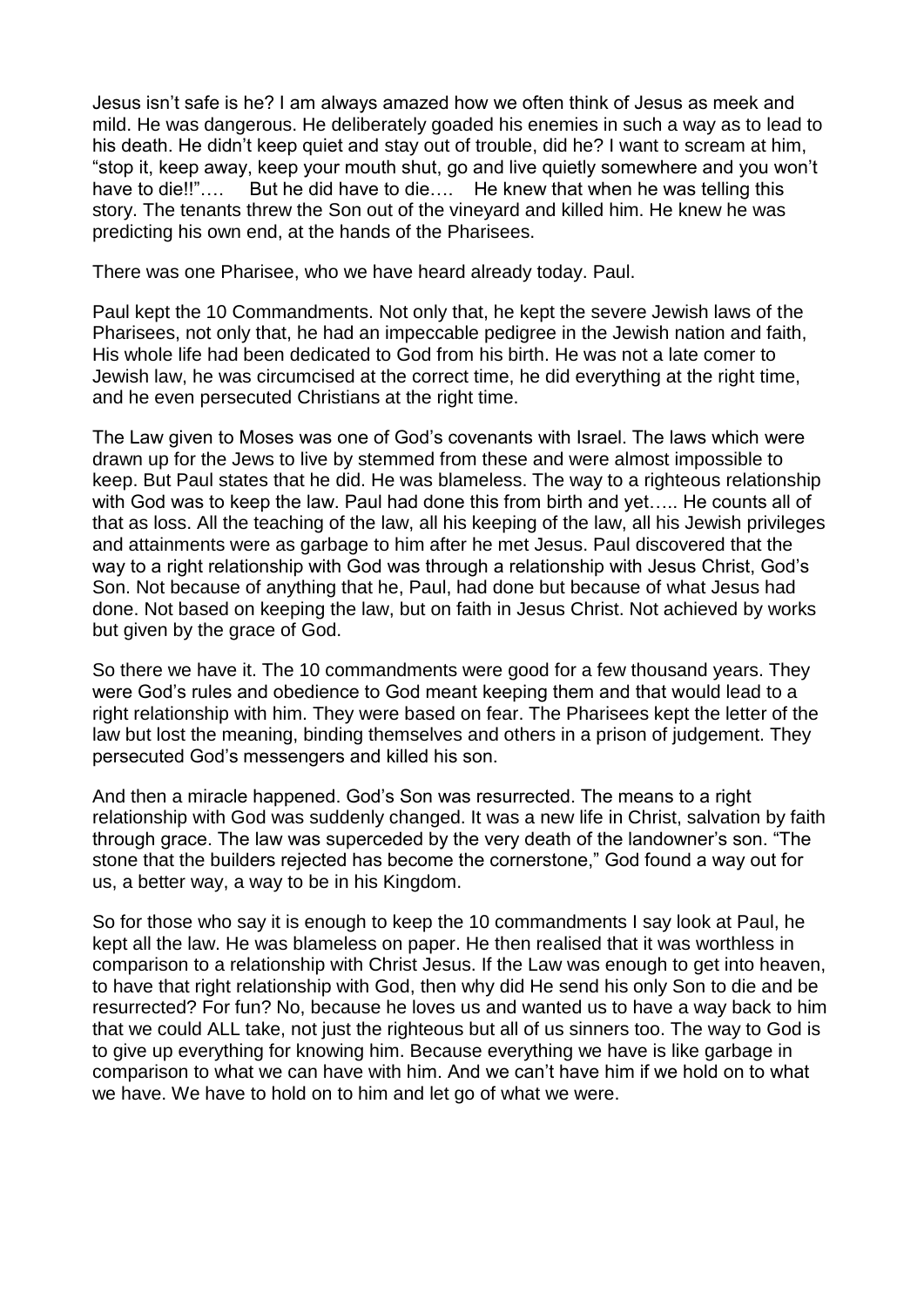Paul implores the Philipians to forget what lies behind, it is not important, what is important is the future, what lies ahead, to strain forward, to press on towards the goal, the prize. And the prize is…… the call of God shown in Christ. Not Christ alone, but the reason that Christ grasped him in the first place, the calling to be that which Christ alone knows he could be. Paul is straining to be the perfect, mature Christian that works and breaths and has his being in Christ, attaining his perfect will for him, the unique Paul.

Each one of us has a unique calling. We are all grasped by Christ. Some recognise this and give ourselves up to his salvation. We are saved, born again, our old selves die and a new person emerges. A person changed by God's Holy Spirit. This is God's plan for all his people. For those of us who made our commitment a while ago, listen to Paul! He exalts us to press on. To leave behind the past, to strain forward to attain what it is Christ has designed us for. Paul didn't stop when he gave up everything for Christ…. he began.

The word Paul uses in verse 12 is *teleios* which has a variety of integrated meanings all related to perfection. But not an abstract perfection, more a becoming fully functional in a skill or for some given purpose. It means being fully grown and mature, one who is qualified as opposed to a student. If we think of an occupation like nursing we can see how a fully qualified Staff nurse has a maturity and confidence that a new trainee will not have but after years of training they can look back at their formation and know they have been transformed. Paul is urging his readers not to rest or hold on to their past achievements but to continue to reach for perfection and integration with Christ's plan for each individual.

Paul was speaking to a particular sect called the antinomians. They denied there was any law to follow in the Christian life. They thought that they were now within the grace of Christ and so it did not matter what they did, they could be forgiven. They made no effort and took no discipline. Paul insists that the Christian life is one of an athlete straining forward with every effort to reach their goal. Trained, self-disciplined, focussed and single minded.

I have a dog, Scruff, a border collie. He is a typical dog. When there is nothing to do he sleeps. He has an in built timer which tells him when it is time for food or for a walk and then we have no peace until we have complied. When I take him out I take a ball and throw it for him. He brings it back. I throw it. He brings it back. You get the picture. But if I don't throw it and just hold it in my hand he is all attention. His eyes are fixed on me, my arm and hand. His body is poised, back legs apart, body at an angle to be able to run in the right direction as soon as the ball is thrown. Ears alert and focused on me, he glances at my face to catch any clue as to what I may do. If I turn he is there ready. His whole being is focussed on the task. Each muscle tense and ready. Each sense straining forward. Perfect attention and readiness. What a picture of what Paul is telling us to be like for God. Are we like that? Or are we like the antinomians, happy to do little because we are saved.

- We have seen how the 10 commandments were set for people to follow but it was an impossible task set in fear.
- We have seen how because Jesus died for us, the new Covenant is based on love, and need not be tainted with fear. It has no need of Law to regulate it.
- We have seen in Jesus' parable of the vineyard how God entrusts his workers and gives them all they need to do his work.
- We have seen how Paul implores us to get up and get on with it. Being a Christian isn't a comfortable life. Jesus isn't a comfortable saviour.